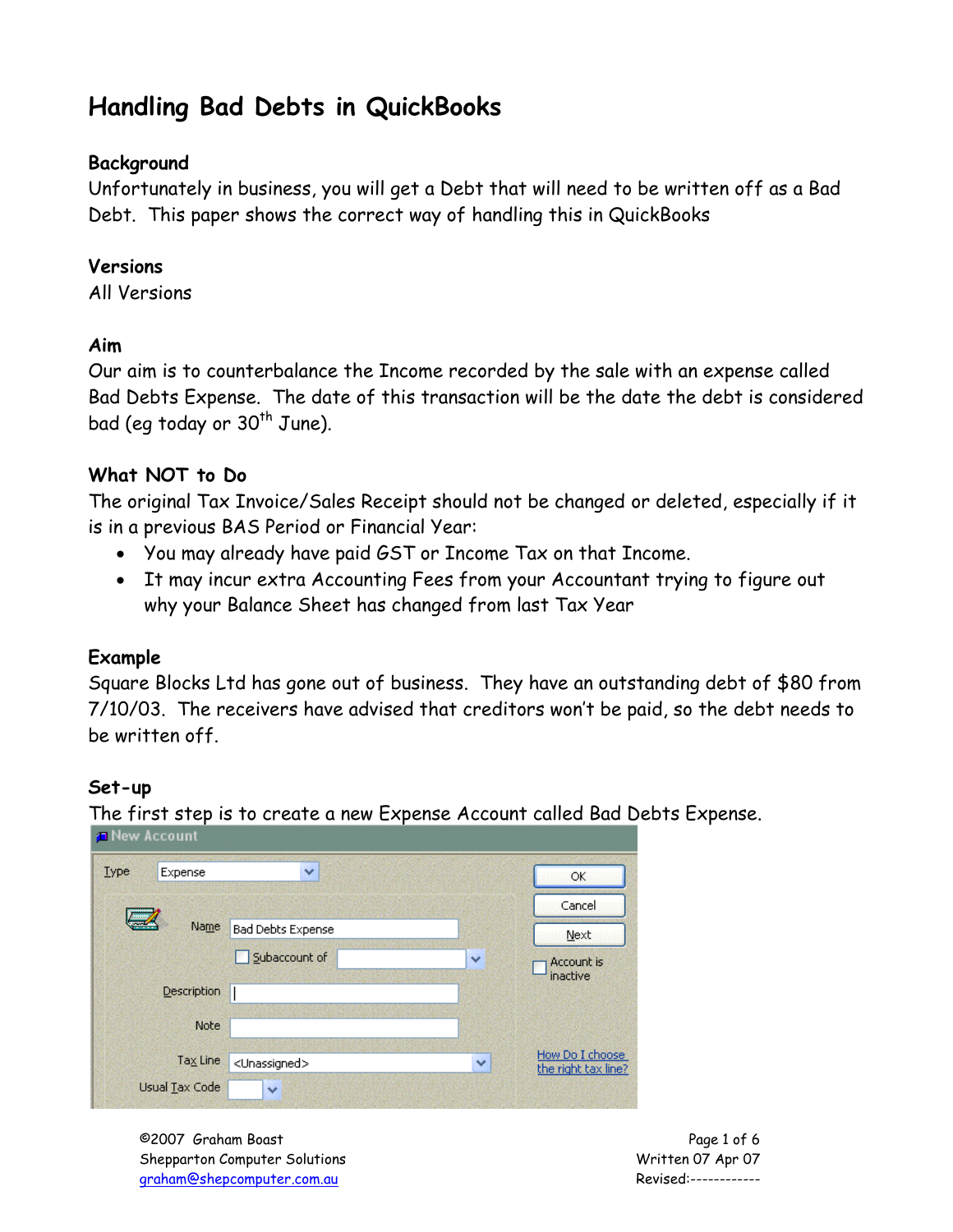Next, create a new "Other Charge" item called Bad Debt. This item should be linked to the Bad Debts Expense Account created above.

| <b>R</b> New Item                          |                                          |                                                                                                       |               |
|--------------------------------------------|------------------------------------------|-------------------------------------------------------------------------------------------------------|---------------|
| Type                                       |                                          |                                                                                                       | OK            |
| Other Charge                               | $\ddot{\phantom{1}}$<br>service charges. | Use for miscellaneous labour, material, or part<br>charges, such as delivery charges, setup fees, and |               |
|                                            |                                          |                                                                                                       | Next          |
| <b>Item Name/Number</b><br><b>Bad Debt</b> | Subitem of                               | $\sim$                                                                                                | Custom Fields |
| This is a reimbursable charge              |                                          |                                                                                                       | Spelling      |
| Description                                |                                          | Amount or %                                                                                           | Amts Inc Tax  |
| <b>Bad Debt Write-off</b>                  |                                          | 0.00                                                                                                  |               |
|                                            |                                          | Sales Tax Code                                                                                        |               |
|                                            |                                          | GST.<br>$\checkmark$                                                                                  |               |
| Barcode                                    |                                          | <b>Account</b><br><b>Bad Debts Expense</b><br>×                                                       |               |

Note that I have used GST as the Sales Tax Code. This will vary according to the GST charged on the original debt.

#### **Step 1 – Create an Adjustment Note**

Now we are ready to write off the debt.

First, go to the invoice you want to write off and note the Date, Invoice Number, Invoice Total and Total Tax. In our example: 7/10/03, Invoice #37, \$80.00 and \$7.27)

Create an Adjustment Note (Customers > Create Adjustment Note) for the customer.



©2007 Graham Boast Page 2 of 6 Shepparton Computer Solutions Written 07 Apr 07 graham@shepcomputer.com.au Revised:------------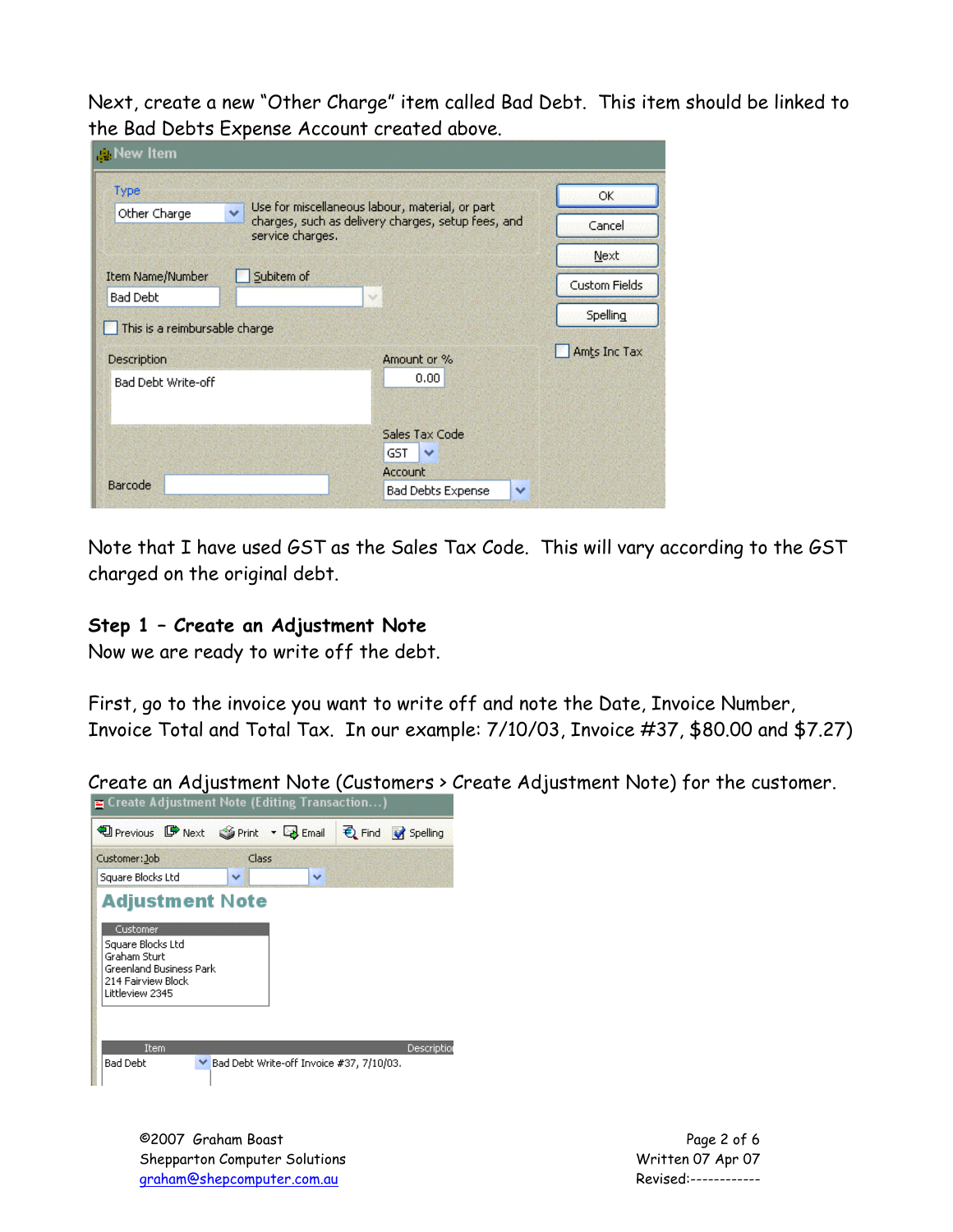You will need to use the Item "Bad Debt" (created above). This will generate a message:



Select "OK" as we want our bad debt to record against the Bad Debts Expense account.

In our example, the entire debt included GST, so the first line of the Adjustment Note will read:

Item: Bad Debt Description: Bad Debt Write-off Invoice #37, 7/10/03. Tax Code: GST Amount: \$80.00 Tax Amt: \$7.27 (This is calculated – not data-entered)

At the bottom of the screen, Amts incl Tax should be ticked, Tax Total should equal \$7.27 and Total should equal \$80.00.



Save and Close

#### **GST Variations**

If the original invoice was entirely GST Free:

Tax Code: FRE Amount: \$80.00 Tax Amt: \$0.00

©2007 Graham Boast Page 3 of 6 Shepparton Computer Solutions Notifiant Computer Solutions Note that Minister Computer Solutions Note that Minister Computer Solutions North Computer Computer Solutions North Computer Solutions North Computer Solutions Nor graham@shepcomputer.com.au Revised:------------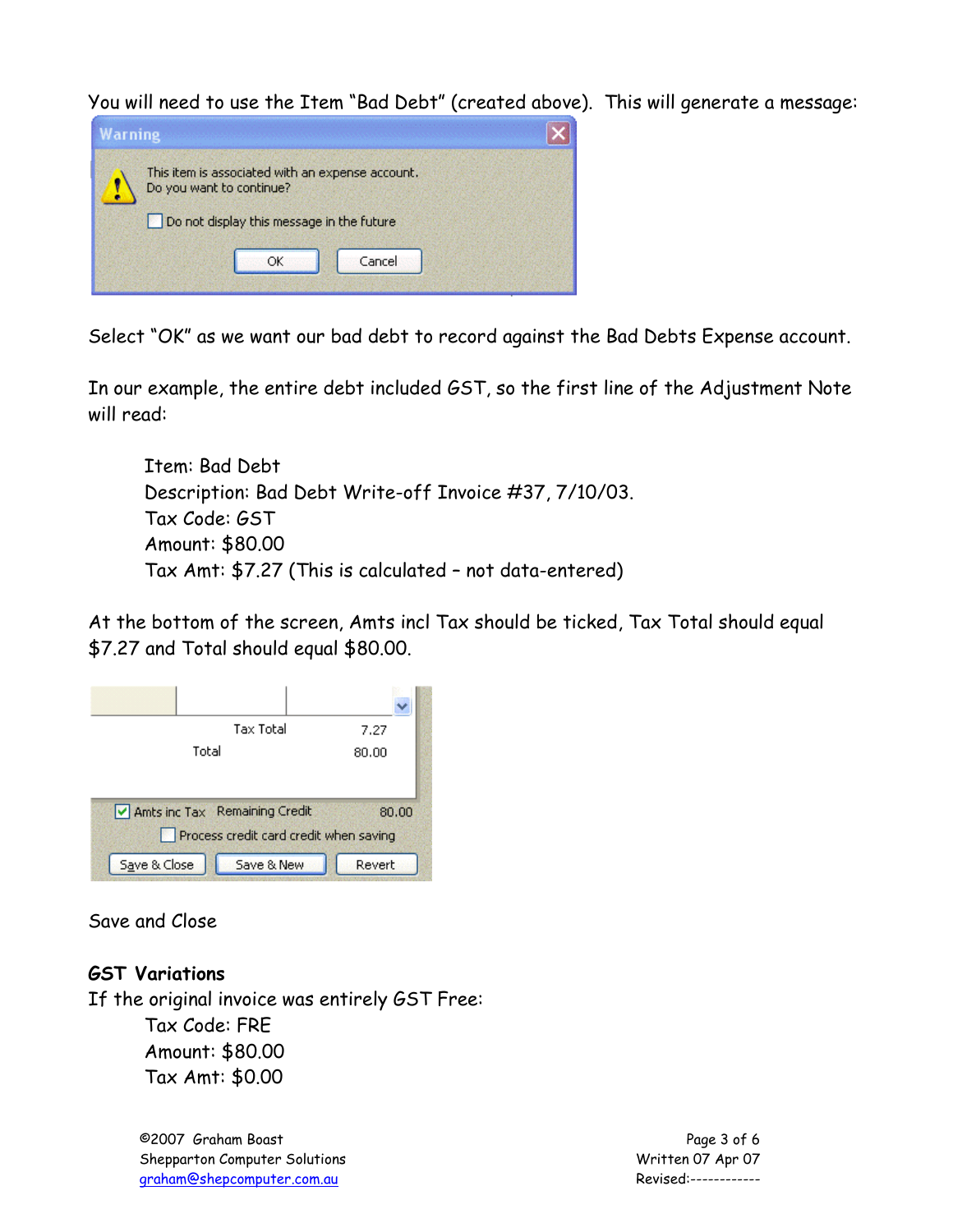If the original amount has GST and GST Free items, then two lines on the Adjustment Note would be required: Example \$80.00 and Total Tax \$4.75)

First Line

Item: Bad Debt Description: Bad Debt Write-off Invoice #37, 7/10/03 – GST Sales. Tax Code: GST Amount: \$52.25 (this is equal to Tax Amount multiplied by 11) Tax Amt: \$4.75 (This is calculated – not data-entered)

## Second Line

Item: Bad Debt Description: Bad Debt Write-off Invoice #37, 7/10/03 – GST Free Sales. Tax Code: FRE Amount: \$27.75 (This is equal to Invoice Total minus \$52.25 calculated above) Tax Amt: \$0.00 (This is calculated – not data-entered)

## **Step 2 – Apply the Credit from the Adjustment Note against the Tax Invoice**

At this stage, Square Blocks Ltd have an account balance of \$0.00, but we need to do one more step to square the transaction away. If we don't do this final step, the debt will continue to show in the Open Invoices Report, and Sqaure Blocks will display with a zero balance in our A/R Aging Summary.

|   | <b>Stadium Construction &amp; Hardware Pty Ltd</b><br>A/R Ageing QuickZoom<br>As of December 15, 2007 |            |    |            |      |                                                                                |  |
|---|-------------------------------------------------------------------------------------------------------|------------|----|------------|------|--------------------------------------------------------------------------------|--|
|   | Type<br>♦                                                                                             | Date<br>♦  |    |            |      | $\diamond$ Num $\diamond$ Due Date $\diamond$ Ageing $\diamond$ Open Balance . |  |
|   | Square Blocks Ltd                                                                                     |            |    |            |      |                                                                                |  |
| ▶ | Tax Invoice.                                                                                          | 07/10/2003 | 37 | 06/11/2003 | 1500 | 80.00 $\triangleleft$                                                          |  |
|   | Adjustment Note                                                                                       | 15/12/2007 | 65 | 15/12/2007 |      | $-80.00$                                                                       |  |
|   | Total Square Blocks Ltd                                                                               |            |    |            |      | 0.00                                                                           |  |
|   | TOTAL                                                                                                 |            |    |            |      | 0.00                                                                           |  |

The final step involves going into the Customers>Receive Payments function and applying the credit against the open invoice.

In the Receive Payments screen, select the customer and set the date as the same date as the Adjustment Note. **Ensure that the amount received is left at zero**.

©2007 Graham Boast Page 4 of 6 Shepparton Computer Solutions Notifiant Computer Solutions Note that Minister Computer Solutions Note that Minister Computer Solutions North Computer Computer Solutions North Computer Solutions North Computer Solutions Nor graham@shepcomputer.com.au Revised:------------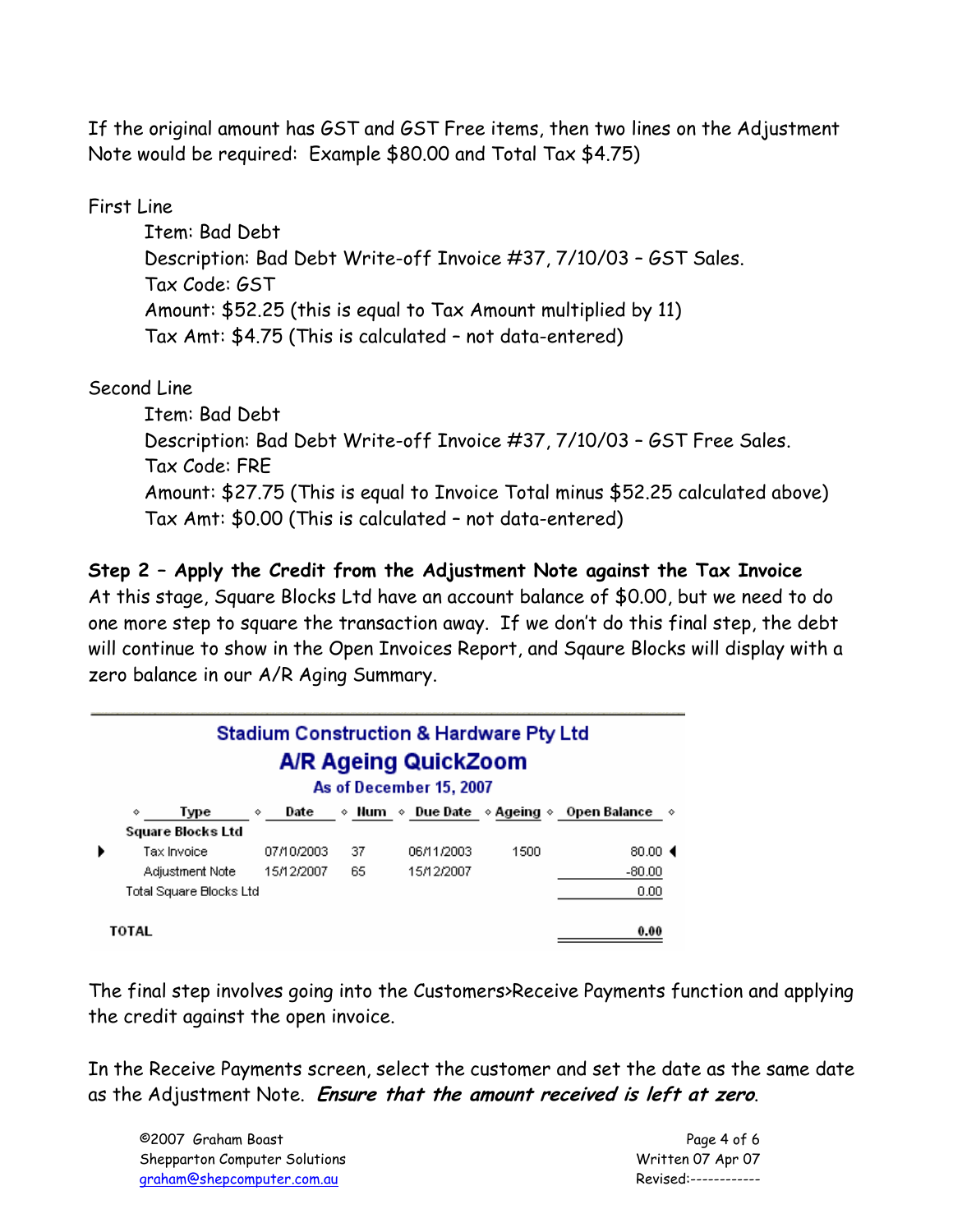|                                 | Receive Payments (Editing Transaction)                   |                            |                |
|---------------------------------|----------------------------------------------------------|----------------------------|----------------|
| <b>D</b> Previous ■ Next        | $\mathbf{Q}_{\mathbf{D}}$ History $\mathbf{P}$   Journal | Print Adjustment Note      |                |
| <b>Customer Payment</b>         |                                                          |                            |                |
| Received From Square Blocks Ltd |                                                          | Customer Balance:<br>80.00 |                |
| Pmt. Method                     | ×                                                        | Date 15/12/2007            | $\blacksquare$ |
| Card No.                        | Exp. Date $\frac{1}{2}$                                  | Amount                     | 0.00           |
| Memo                            |                                                          | Cheque No.                 |                |
| Applied To:                     |                                                          | Show credit information    |                |
| Date                            | Number                                                   | Orig. Amt.                 | Amt. Due       |
| 07/10/2003                      | 37                                                       |                            | 80.00<br>80.00 |

Note at the bottom of the screen that there are unused credits.

|                       | 0.00  |
|-----------------------|-------|
| <b>Unused Payment</b> | 0.00  |
| <b>Unused Credits</b> | 80.00 |

In the bottom half of the screen (in the "Applied To:" section), select the invoice that is being written off by clicking anywhere on the line except the column headed with the tick. Select the Set Credits button on the bottom left of the screen. The following box will appear. Select Done.

|                                                                                                                                  | <b>Credits</b>                      |                     |             |                     |                |
|----------------------------------------------------------------------------------------------------------------------------------|-------------------------------------|---------------------|-------------|---------------------|----------------|
|                                                                                                                                  | <b>Tax Invoice</b><br>Customer: Job | Square Blocks Ltd   |             | <b>Amount Due</b>   | 80,00          |
| Number                                                                                                                           |                                     | 37                  |             | <b>Credits Used</b> | 80.00          |
| Date                                                                                                                             | Original Amt.                       | 07/10/2003<br>80.00 |             | <b>Balance Due</b>  | 0.00           |
|                                                                                                                                  | Date                                | Credit No.          | Credit Amt. | Amt. To Use         | Credit Balance |
|                                                                                                                                  | 15/12/2007                          | 65                  | 80,00       | 80.00               | 0.00           |
|                                                                                                                                  |                                     |                     |             |                     | Ÿ              |
|                                                                                                                                  |                                     | Totals              | 80.00       | 80.00               | 0.00           |
| Of all the credits issued to this customer, only unused credits for<br>Clear<br>this specific customer: job are displayed above. |                                     |                     |             |                     |                |
|                                                                                                                                  |                                     |                     |             |                     |                |

©2007 Graham Boast Page 5 of 6 Shepparton Computer Solutions and the Computer Solutions of the Computer Solutions of Apr 07 Apr 07 Apr 07 Apr 07 Apr 07 Apr 07 Apr 07 Apr 07 Apr 07 Apr 07 Apr 07 Apr 07 Apr 07 Apr 07 Apr 07 Apr 07 Apr 07 Apr 07 Apr 07 Apr graham@shepcomputer.com.au Revised:------------